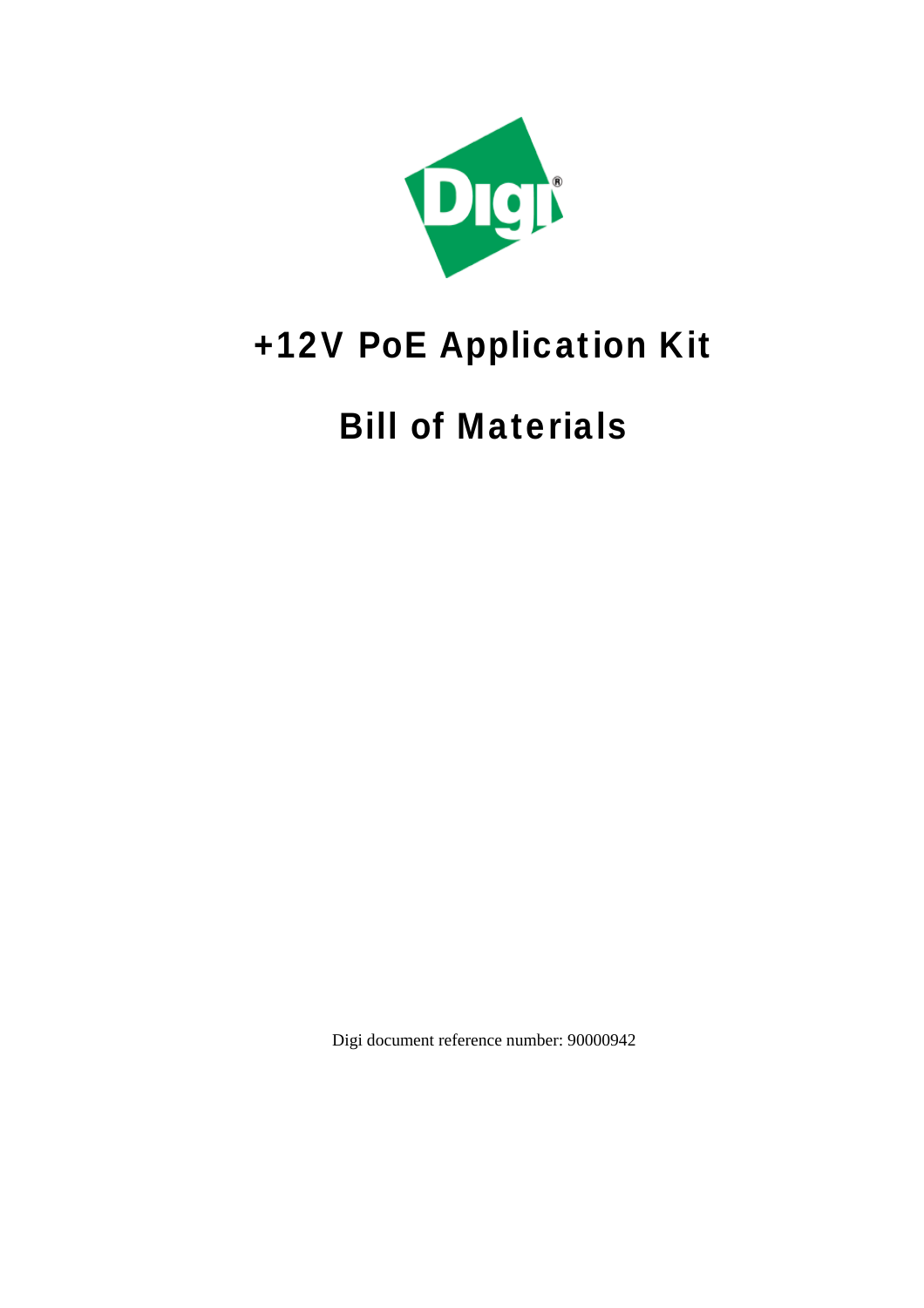© Digi International Inc. 2009. All Rights Reserved.

The Digi logo is a registered trademark of Digi International, Inc.

All other trademarks mentioned in this document are the property of their respective owners.

Information in this document is subject to change without notice and does not represent a commitment on the part of Digi International.

Digi provides this document "as is," without warranty of any kind, expressed or implied, including, but not limited to, the implied warranties of fitness or merchantability for a particular purpose. Digi may make improvements and/or changes in this manual or in the product(s) and/or the program(s) described in this manual at any time.

This product could include technical inaccuracies or typographical errors. Changes are periodically made to the information herein; these changes may be incorporated in new editions of the publication.

Digi International Inc. 11001 Bren Road East Minnetonka, MN 55343 (USA) \* +1 877 912-3444 or +1 952 912-3444 http://www.digi.com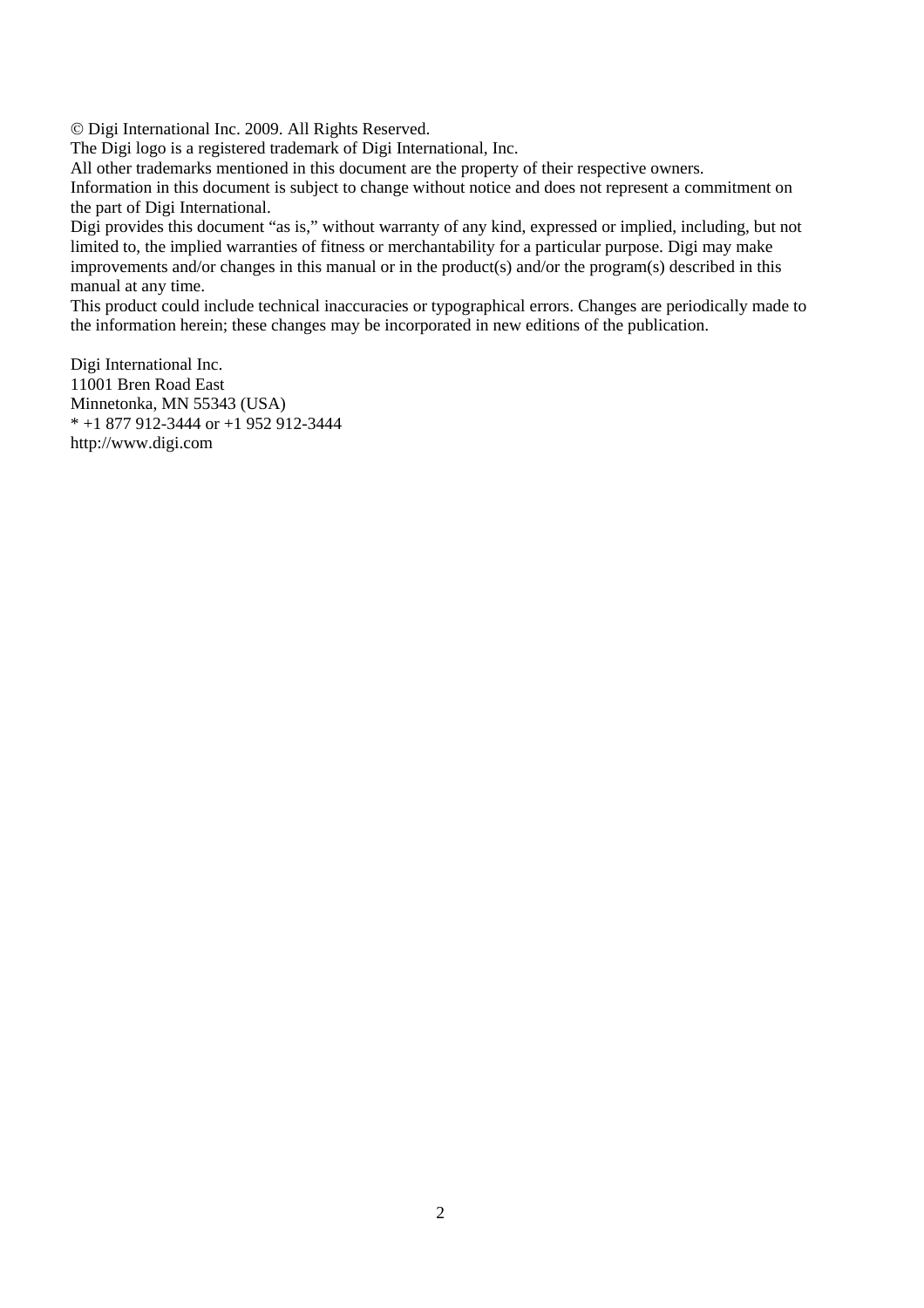| <b>Description</b>                                    | <b>Manufacturer references</b> | Quantity       | Design references                  |
|-------------------------------------------------------|--------------------------------|----------------|------------------------------------|
| Header, TSM, 1x6pin, 90°, SMT, RM2.54, P+P, h=3.05mm  | Samtec: TSM-106-04-L-SH-A-P-TR | 1              | P <sub>2</sub>                     |
|                                                       |                                |                |                                    |
| Header, TSM, 1x4pin, 90°, SMT, RM2.54, P+P, h=3.05mm, | Samtec: TSM-104-04-L-SH-A-P-TR | $\mathbf{1}$   | P <sub>1</sub>                     |
|                                                       |                                |                |                                    |
| PoE PD Transformer, IEEE 802.3af, 13W,                | Würth: 750 310 377             | 1              | T <sub>1</sub>                     |
| 250kHz switch freq, 12V@1.08A, -40-+85°               |                                |                |                                    |
|                                                       |                                |                |                                    |
| Inductor 4.7µH, 0.09R, 2.6A, 4.5x4.0mm, -25-+105°     | Bourns: SDR0403-4R7ML          | 1              | L1                                 |
|                                                       | Vishay: IDCP1813ER4R7M         |                |                                    |
|                                                       |                                |                |                                    |
| Inductor $27\mu$ H, 0.52R, 1A, 4.5x4.0mm, -25-+105°   | Bourns: SDR0403-270KL          | 1              | L <sub>6</sub>                     |
|                                                       | Vishay: IDCP1813-27UH20        |                |                                    |
|                                                       |                                |                |                                    |
|                                                       | Murata: GRM32DR61C106KA01L     |                | C14,C15,C17                        |
| Capacitor 10µF, 1210, 16V, X5R, 10%, -55-+85°         | TDK: C3225X5R1C106KT           | $\overline{3}$ |                                    |
|                                                       | Yageo: CC1210KRX5R7BB106       |                |                                    |
|                                                       |                                |                |                                    |
| Capacitor 100nF, 0805, 50V, X7R, 10%, -55-+125°       | AVX: 08055C104KAT2A            | 1              | C19                                |
|                                                       | KEMET: C0805C104K5RAC          |                |                                    |
|                                                       |                                |                |                                    |
| Capacitor 10nF, 0603, 50V, X7R, 10%, -55-+125°        | AVX: 06035C103KAT2A            | $\overline{2}$ | C <sub>22</sub> , C <sub>222</sub> |
|                                                       | KEMET: C0603C103K5RAC          |                |                                    |
|                                                       |                                |                |                                    |
| Capacitor 220pF, 0603, 50V, COG, 5%, -55-+125°        | AVX: 06035A221JAT2A            |                | C13, C232                          |
|                                                       | Kemet: C0603C221J5GAC          | $\overline{2}$ |                                    |
|                                                       | Yageo: CC0603JRNPO9BB221       |                |                                    |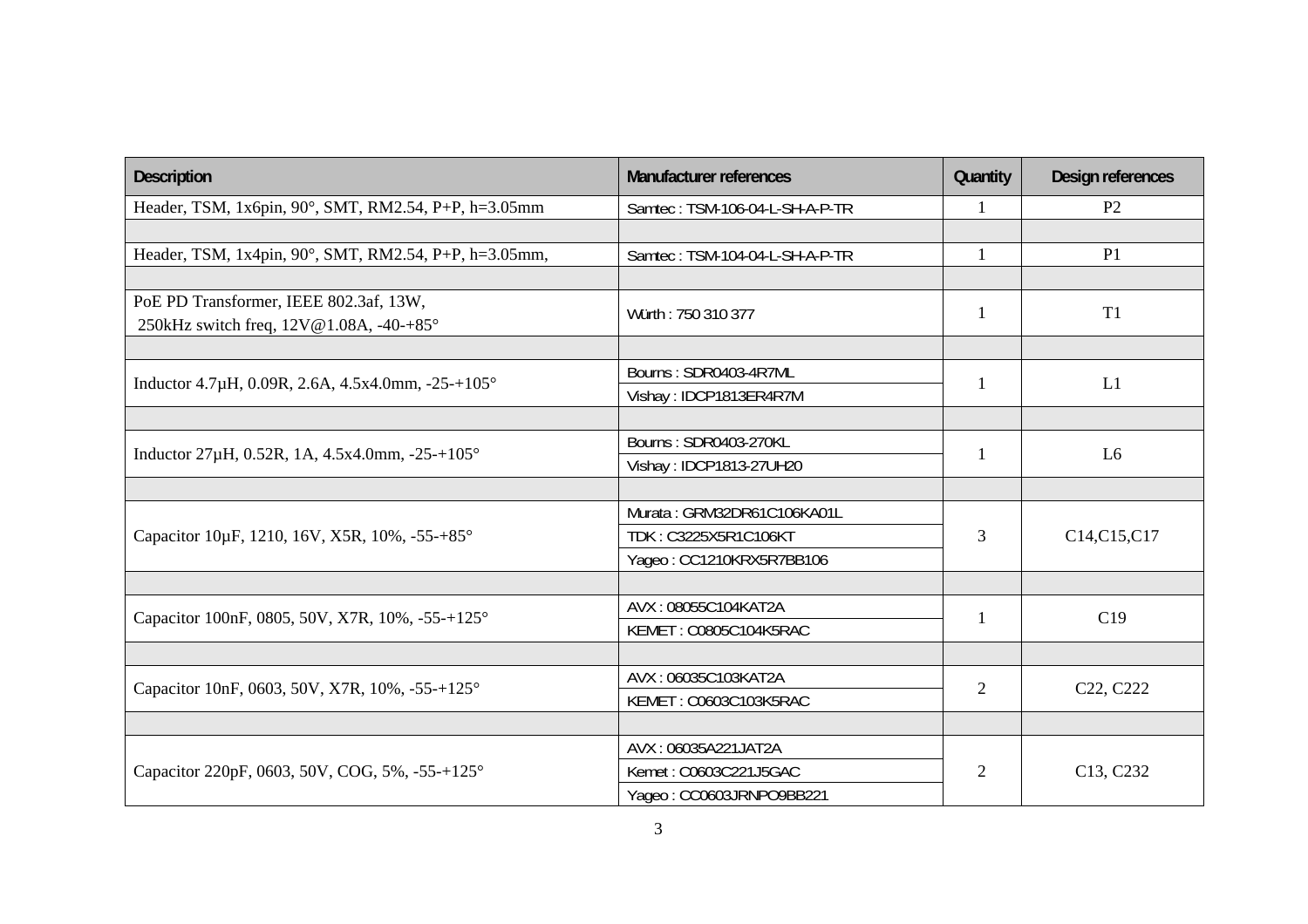| <b>Description</b>                                                           | <b>Manufacturer references</b> | Quantity       | Design references                                                                    |
|------------------------------------------------------------------------------|--------------------------------|----------------|--------------------------------------------------------------------------------------|
|                                                                              |                                |                |                                                                                      |
| Capacitor Al 330µF, SMD 10x10.2mm, 35V,<br>20%, low ESR, -55-+105 $^{\circ}$ | Panasonic: EEEFK1V331P         | $\mathbf{1}$   | C16                                                                                  |
|                                                                              |                                |                |                                                                                      |
| Capacitor 2.2μF, 1812, 100V, X7R, 15%, -55-+125°                             | TDK: C4532X7R2A225K            | 3              | C1, C2, C3                                                                           |
|                                                                              |                                |                |                                                                                      |
|                                                                              | AVX: 12101C105MAT2A            |                | C9, C21, C233                                                                        |
| Capacitor 1µF, 100V, 1210, X7R, 20%, -55-+125°                               | TDK: C3225X7R2A105MT           | $\mathfrak{Z}$ |                                                                                      |
|                                                                              | Murata: GRM32ER72A105MA01L     |                |                                                                                      |
|                                                                              |                                |                |                                                                                      |
| Capacitor 220nF, 1210, 100V, X7R, 10%, -55-+125°                             | AVX: 12101C224KAT2A            | 1              | C <sub>5</sub>                                                                       |
|                                                                              | Vishay: VJ1210Y224KXBT         |                |                                                                                      |
|                                                                              |                                |                |                                                                                      |
|                                                                              | AVX: 1812GC332KAT1A            | 1              | C <sub>23</sub>                                                                      |
| Capacitor 3.3nF, 1812, 2000V, X7R, 10%, -55-+125°                            | Phycomp: 18122R332KFBB0D       |                |                                                                                      |
|                                                                              | Phycomp: 225002415629          |                |                                                                                      |
|                                                                              |                                |                |                                                                                      |
|                                                                              | AVX: 08055A102JATMA            | $\overline{2}$ | C10, C118                                                                            |
| Capacitor 1nF, 0805, 50V, COG, 5%, -55-+125°                                 | Kemet: C0805C102J5GAC          |                |                                                                                      |
|                                                                              | Nic: NMC0805NPO102J50TRPF      |                |                                                                                      |
|                                                                              |                                |                |                                                                                      |
| Capacitor 100nF, 0603, 100V, X7R, 10%, -55-+125°                             | Murata: GRM188R72A104KA35D     | $\overline{5}$ | C <sub>4</sub> , C <sub>6</sub> , C <sub>7</sub> , C <sub>20</sub> , C <sub>30</sub> |
|                                                                              |                                |                |                                                                                      |
| Capacitor 22nF, 0805, 50V, X7R, 10%, -55-+125°                               | AVX: 08055C223KAT2A            | 1              | C <sub>239</sub>                                                                     |
|                                                                              | Kemet: C0805C223K5RAC          |                |                                                                                      |
| Diode Double BAV99 SOT23, 100V, 150mA, -55-+150°                             | Philips: BAV99                 | $\mathbf{1}$   | D <sub>4</sub>                                                                       |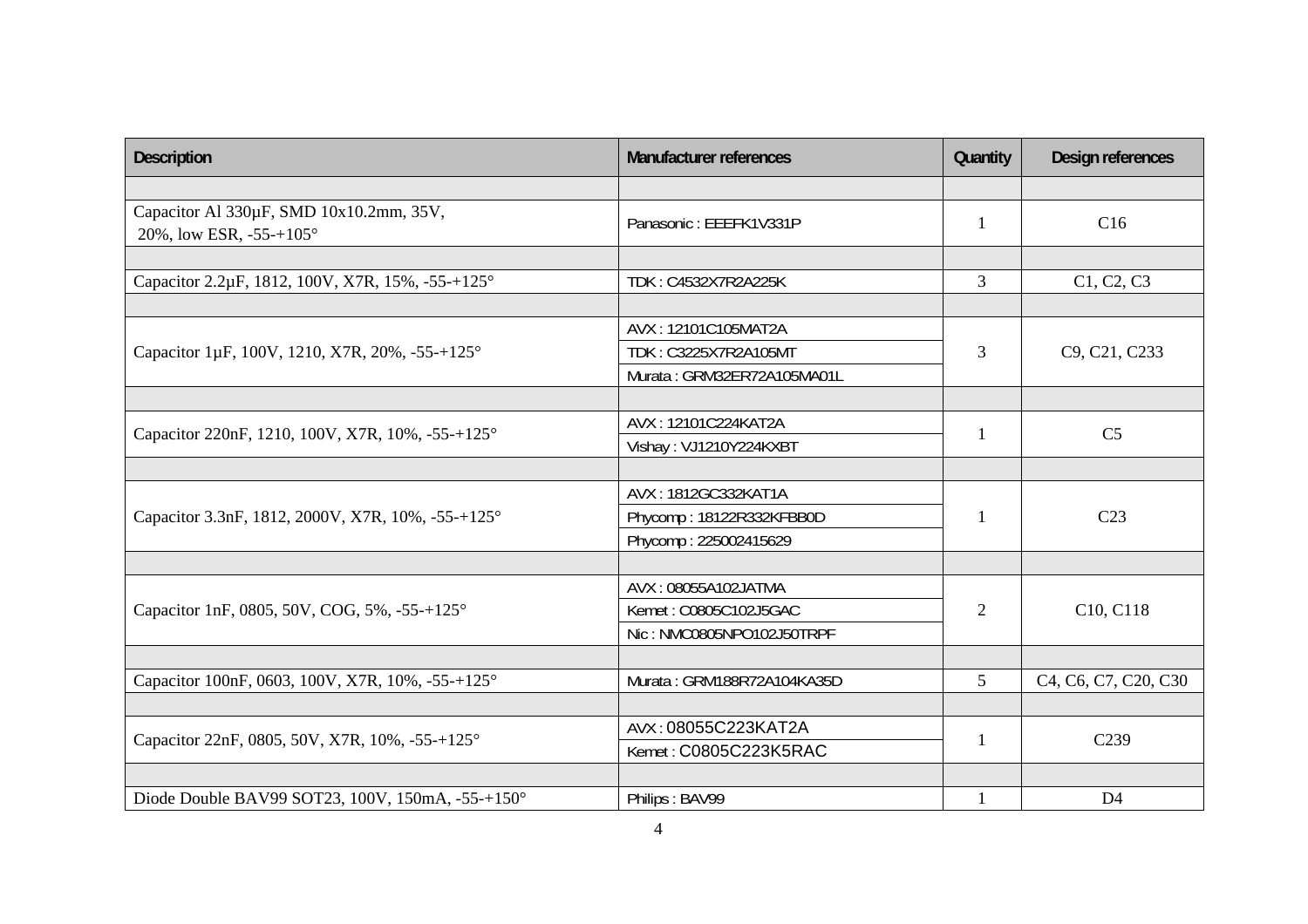| <b>Description</b>                                   | <b>Manufacturer references</b>         | Quantity       | Design references |
|------------------------------------------------------|----------------------------------------|----------------|-------------------|
|                                                      | Vishay: BAV99-V-GS08E3                 |                |                   |
|                                                      |                                        |                |                   |
|                                                      | Fairchild: SS26NL                      |                | D <sub>5</sub>    |
| Diode Schottky SS26, 60V, 2A, DO214AA                | ON Semi: SS26T3G                       | $\mathbf{1}$   |                   |
|                                                      | Vishay: SS26-E3/61T                    |                |                   |
|                                                      |                                        |                |                   |
| Diode LL4148 SOD80, 100V, 150mA, -65-+175°, MiniMelf | Vishay: LL4148-GS08 Lead Free          | $\mathbf{1}$   | D <sub>3</sub>    |
|                                                      | Philips: PMLL4148LT/R                  |                |                   |
|                                                      |                                        |                |                   |
| TVS, SMAJ60A, 60V, 400W, -55-+150°                   | Diodes Inc.: SMAJ60A-13-F              | $\mathbf{1}$   | DZ1               |
|                                                      |                                        |                |                   |
| LED red, 20mA, 1208, SMT, -30-+85°                   | DIALIGHT: 597-3021-507F                | 1              | <b>CR201</b>      |
|                                                      |                                        |                |                   |
| Z-Diode, 12V, SOD323, 200mW                          | ON Semi: MM3Z12VST1G                   | $\mathbf{1}$   | D <sub>214</sub>  |
|                                                      |                                        |                |                   |
| Z-Diode, 56V, SOD123, 500mW                          | ON Semi: MMSZ5263BT1G                  | 1              | DZ <sub>2</sub>   |
|                                                      | Vishay: MMSZ5263-GS08                  |                |                   |
|                                                      |                                        |                |                   |
| HD02 Bridge Rectifier, 200V - 0.8A, SOIC4, -55-+150° | Diodes Inc.: HD02-T                    | $\overline{2}$ | D1, D2            |
|                                                      |                                        |                |                   |
|                                                      | Panasonic: ERJ6ENF33R0V                |                | R213              |
| Resistor 0R, 0603, 1A, $-55+125^{\circ}$             | Vishay: D12/CRCW0805 200 33R 1% ET1 E3 | 1              |                   |
|                                                      | Yageo: RCO6O3FR-070RL                  |                |                   |
|                                                      |                                        |                |                   |
| Resistor 33R, 0805, 5%, 100mW, -55-+125°             | Panasonic: ERJ3GEOR003V                |                | R115              |
|                                                      | Vishay: D11/CRCW0603 OR ET1 E3         | 1              |                   |
|                                                      | Yageo: RC0805FR-0733RL                 |                |                   |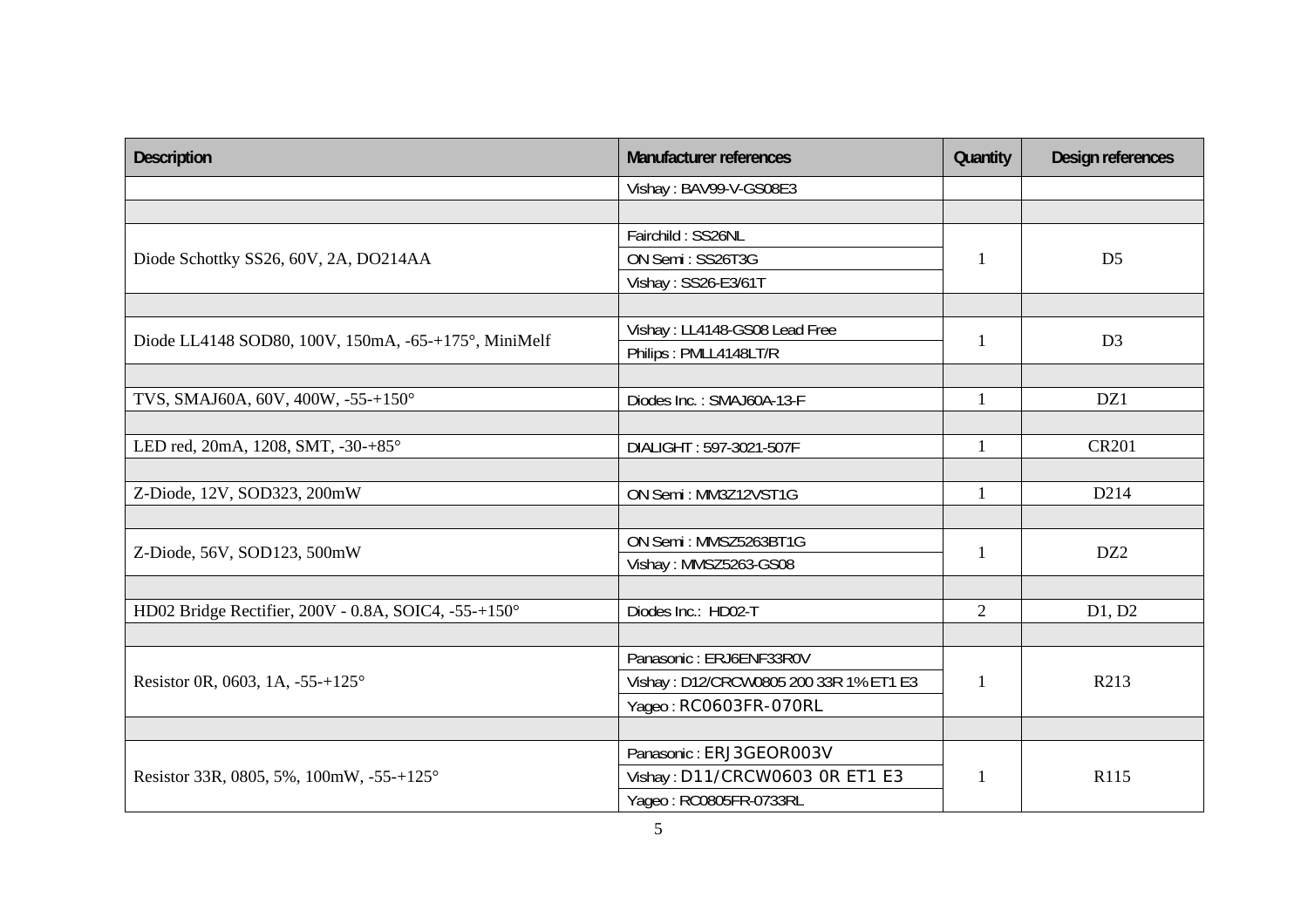| <b>Description</b>                               | <b>Manufacturer references</b>          | Quantity     | Design references          |
|--------------------------------------------------|-----------------------------------------|--------------|----------------------------|
|                                                  |                                         |              |                            |
|                                                  | Panasonic: ERJ6ENF1000V                 |              | R <sub>107</sub>           |
| Resistor 100R, 0805, 5%, 100mW, -55-+125°        | Vishay: D12/CRCW0805 200 100R 1% ET1 E3 | $\mathbf{1}$ |                            |
|                                                  | Yageo: RC0805FR-07100RL                 |              |                            |
|                                                  |                                         |              |                            |
|                                                  | Vishay: D25 100 1K 1% P5                |              | R227                       |
| Resistor 1K, 1206, 1%, 125mW, -55-+125°, 100ppm  | DAL: CRCW12061K00FKEA                   | 1            |                            |
|                                                  |                                         |              |                            |
|                                                  | Panasonic: ERJ6ENF1003V                 |              | R110                       |
| Resistor 100K, 0805, 1%, 100mW, -55-+125°        | Vishay: D12/CRCW0805 200 100K 1% ET1 E3 | 1            |                            |
|                                                  | Yageo: RC0805FR-07100KL                 |              |                            |
|                                                  |                                         |              |                            |
|                                                  | Panasonic: ERJ6ENF1502V                 | $\mathbf{1}$ | R14                        |
| Resistor 15K, 0805, 1%, 125mW, -55-+125°, 100ppm | Vishay: D12/CRCW0805 100 15K 1% ET1 E3  |              |                            |
|                                                  | Yageo: RC0805FR-0715KL                  |              |                            |
|                                                  |                                         |              |                            |
|                                                  | Vishay: D12 100 47R 5% P5               | 1            | R <sub>209</sub>           |
| Resistor 47R, 0805, 5%, 125mW, -55-+125°, 100ppm | Vishay: DALE CRCW080547R0JNEAE3         |              |                            |
|                                                  | KOA: RK73H2ATTD47RF                     |              |                            |
|                                                  |                                         |              |                            |
| Resistor 1K, 0603, 1%, 63mW, -55-+125°           | Panasonic: ERJ3EKF1001V                 | 5            | R1, R16, R19, R23,<br>R221 |
|                                                  | Vishay: D11/CRCW0603 200 1K 1% ET1 E3   |              |                            |
|                                                  | Yageo: RC0603FR-071KL                   |              |                            |
|                                                  |                                         |              |                            |
|                                                  | Panasonic: ERJ3EKF4701V                 | 1            | <b>R17</b>                 |
| Resistor 4K7, 0603, 1%, 63mW, -55-+125°          | Vishay: D11/CRCW0603 200 4K7 1% ET1 E3  |              |                            |
|                                                  | Yageo: RC0603FR-074K7L                  |              |                            |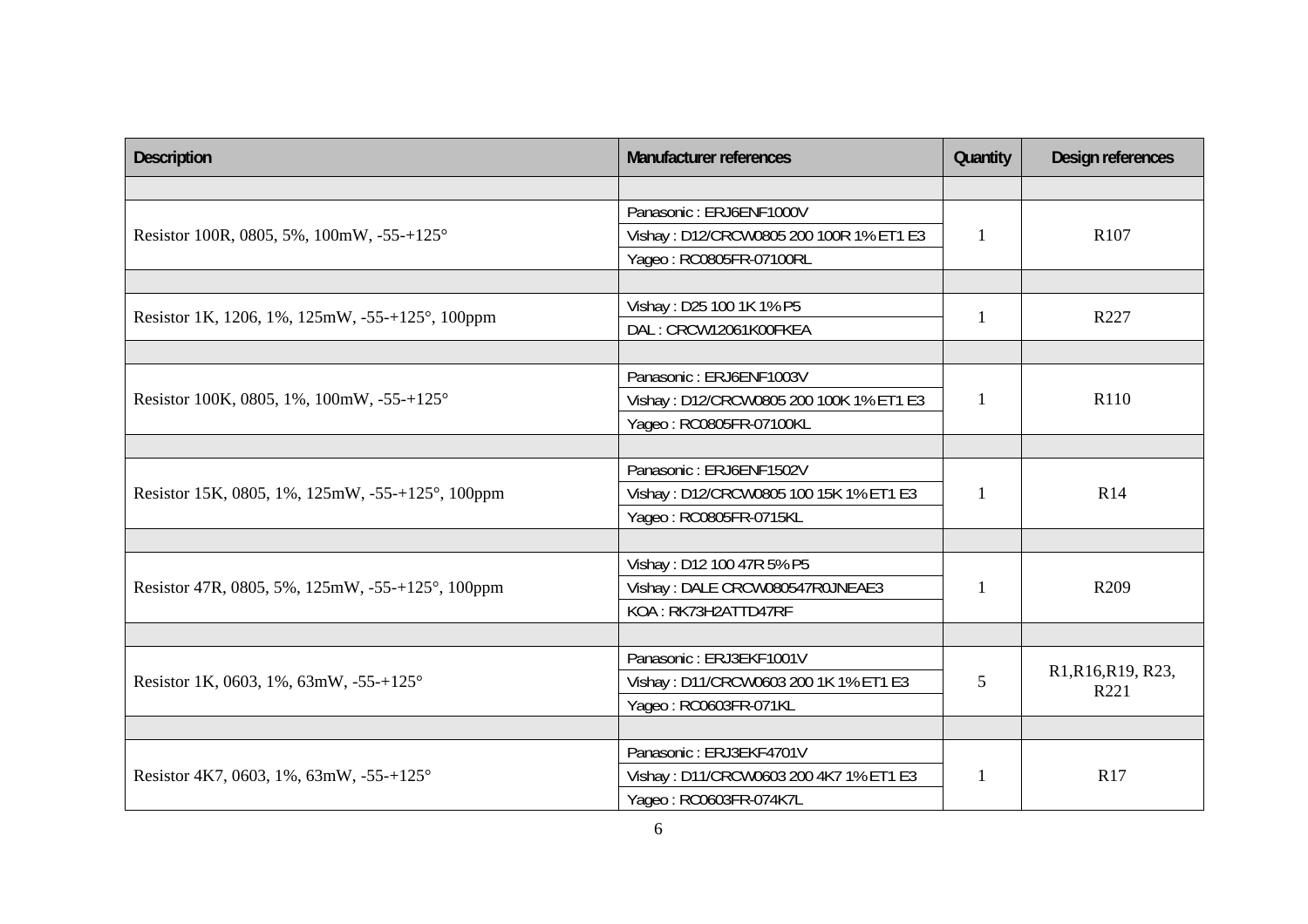| <b>Description</b>                                | <b>Manufacturer references</b>          | Quantity     | Design references |
|---------------------------------------------------|-----------------------------------------|--------------|-------------------|
|                                                   |                                         |              |                   |
|                                                   | Panasonic: ERJ3EKF3301V                 |              | R217              |
| Resistor 3k3, 0603, 1%, 63mW, -55-+125°           | Vishay: D11/CRCW0603 200 3K3 1% ET1 E3  | $\mathbf{1}$ |                   |
|                                                   | Yageo: RC0603FR-073K3L                  |              |                   |
|                                                   |                                         |              |                   |
|                                                   | Panasonic: ERJ3EKF3300V                 |              |                   |
| Resistor 330R, 0603, 1%, 63mW, -55-+125°          | Vishay: D11/CRCW0603 200 330R 1% ET1 E3 | 1            | R218              |
|                                                   | Yageo: RC0603FR-073300L                 |              |                   |
|                                                   |                                         |              |                   |
|                                                   | Panasonic: ERJ3EKF18R0V                 |              | R <sub>13</sub>   |
| Resistor 18R, 0603, 1%, 63mW, -55-+125°, 100ppm   | Vishay: D11 100 18R 1% P5               | 1            |                   |
|                                                   | Yageo: RC0603FR-0718RL                  |              |                   |
|                                                   |                                         |              |                   |
|                                                   | Panasonic: ERJ3EKF1801V                 | 1            | <b>R18</b>        |
| Resistor 1K8, 0603, 1%, 63mW, -55-+125°           | Vishay: D11/CRCW0603 200 1K8 1% ET1 E3  |              |                   |
|                                                   | Yageo: RC0603FR-071K8L                  |              |                   |
|                                                   |                                         |              |                   |
|                                                   | Vishay: D25 100 53R6 1% P5              | $\mathbf{1}$ | R <sub>6</sub>    |
| Resistor 53R6, 1206, 1%, 250mW, -55-+125°, 100ppm | KOA: RK73HZBTTD53R6F                    |              |                   |
|                                                   | NIC: NRC12F53R6TRF                      |              |                   |
|                                                   |                                         |              |                   |
|                                                   | Vishay: D12/CRCW0805 100 24K9 1% ET1 E3 | $\mathbf{1}$ | R <sub>5</sub>    |
| Resistor 24K9, 0805, 1%, 125mW, -55-+125°, 100ppm | KOA: RK73H2ATTD2492F                    |              |                   |
|                                                   |                                         |              |                   |
| Resistor 33K2, 0805, 1%, 125mW, -55-+125°, 100ppm | Vishay: D12/CRCW0805 100 33K2 1% ET1 E3 | $\mathbf{1}$ | R <sub>3</sub>    |
|                                                   | KOA: RK73H2ATTD3322F                    |              |                   |
|                                                   |                                         |              |                   |